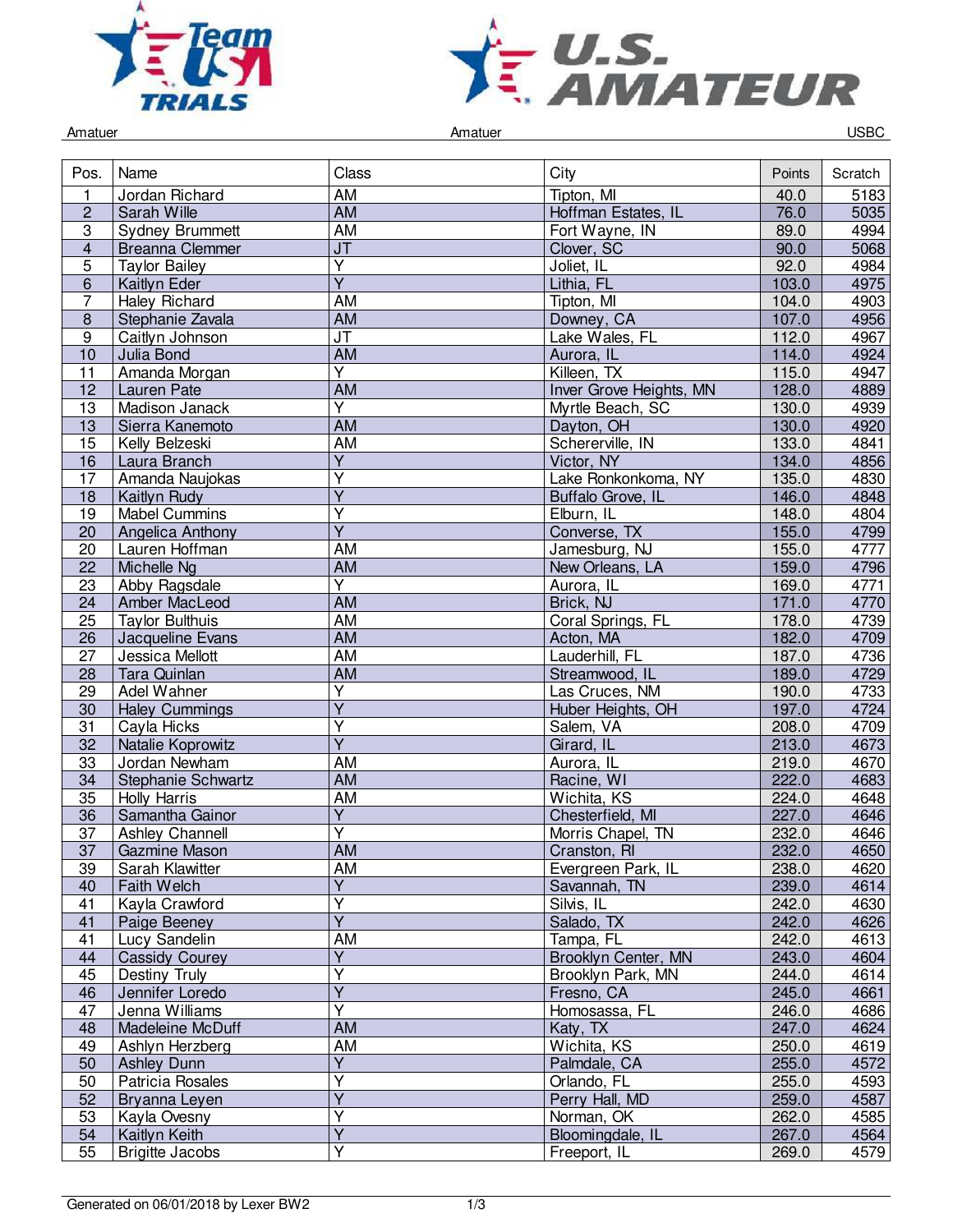



Amatuer Controller Controller Amatuer Amatuer Controller Controller Controller Controller Controller Controller

| Pos.            | Name                    | Class                             | City                  | Points | Scratch |
|-----------------|-------------------------|-----------------------------------|-----------------------|--------|---------|
| 56              | <b>Alexis Neuer</b>     | J <sub>T</sub>                    | Lewisburg, PA         | 272.0  | 4561    |
| $\overline{57}$ | Kelsi Anderson          | <b>AM</b>                         | San Antonio, TX       | 280.0  | 4555    |
| 58              | Madysen Keller          | <b>AM</b>                         | Indian Trail, NC      | 283.0  | 4562    |
| 59              | Correen Lieber          | AM                                | Issaquah, WA          | 285.0  | 4526    |
| 60              | <b>Natalie Dutton</b>   | Ÿ                                 | Jenks, OK             | 286.0  | 4550    |
| 60              | Maranda Pattison        | Υ                                 | Redwood Valley, CA    | 286.0  | 4513    |
| 62              | Adrianna Stacy          | $\overline{\mathsf{Y}}$           | Sebring, FL           | 288.0  | 4523    |
| 63              | Shawna Strause          | <b>AM</b>                         | Tucson, AZ            | 289.0  | 4564    |
| 64              | McKenna Collier         | $\overline{Y}$                    | Brick, NJ             | 300.0  | 4513    |
| 64              | Sunni Hearin            | AM                                | Seatac, WA            | 300.0  | 3276    |
| 66              | Dakotah Hazlewood       | $\overline{Y}$                    | Capron, IL            | 306.0  | 4519    |
| 67              | Addie Herzberg          | $\overline{\mathsf{Y}}$           | Wichita, KS           | 312.0  | 4472    |
| 68              | <b>Taylor Russell</b>   | Ÿ                                 | Saltillo, MS          | 315.0  | 4484    |
| 69              | Tiera Gulum             | Y                                 | New Orleans, LA       | 316.0  | 4455    |
| 70              | <b>Crystal Singh</b>    | Ý                                 | Coral Springs, FL     | 320.0  | 4472    |
| $\overline{71}$ | Amy Caruso              | Y                                 | Dayton, NJ            | 321.0  | 4466    |
| $\overline{72}$ | <b>Sarah Voiers</b>     | $\overline{\mathsf{Y}}$           | Chesterton, IN        | 322.0  | 4475    |
| 73              | <b>Haley Carroll</b>    | $\overline{\mathsf{Y}}$           | Williamsville, NY     | 325.0  | 4452    |
| 74              | <b>Charly Boelter</b>   | <b>AM</b>                         | Oshkosh, WI           | 330.0  | 4448    |
| $\overline{74}$ | Caitlin Cunningham      | Y                                 | Hoover, AL            | 330.0  | 4431    |
| 76              | Leanne Vastbinder       | Ÿ                                 | Winter Park, FL       | 331.0  | 4396    |
| $\overline{77}$ | Megan Eaglehouse        | $\overline{\mathsf{Y}}$           | Cibolo, TX            | 332.0  | 4457    |
| $\overline{78}$ | <b>Madison Bailey</b>   | $\overline{Y}$                    | Rocklin, CA           | 334.0  | 4458    |
| 79              | Hope Gramly             | Y                                 | Aubrey, TX            | 339.0  | 4427    |
| 80              | Nikki Mendez            | Ý                                 | Homer Glen, IL        | 343.0  | 4411    |
| 81              | <b>Caroline Thesier</b> | Υ                                 | Mooresville, NC       | 349.0  | 4414    |
| 82              | <b>Madison McCall</b>   | $\overline{\mathsf{Y}}$           | New Orleans, LA       | 353.0  | 4371    |
| 82              | Saralyne Nassberg       | Y                                 | Modesto, CA           | 353.0  | 4426    |
| 84              | Sarah Gill              | $\overline{Y}$                    | Attleboro, MA         | 357.0  | 4399    |
| 84              | Olivia Komorowski       | Ÿ                                 | Oshkosh, WI           | 357.0  | 4392    |
| 86              | Sierra Lewis            | Ÿ                                 | Scottsboro, AL        | 364.0  | 4404    |
| 87              | Leah Glazer             | $\overline{\mathsf{Y}}$           | Henderson, NV         | 365.0  | 4404    |
| 88              | <b>April McDonnell</b>  | $\overline{Y}$                    | Las Vegas, NV         | 368.0  | 4363    |
| 89              | <b>Kasey Eaton</b>      | AM                                | Wyoming, MI           | 370.0  | 4374    |
| 90              | Kelsey Abrahamsen       | Y                                 | Seattle, WA           | 374.0  | 4345    |
| 91              | Hannah Forton           | $\overline{Y}$                    | Macomb, MI            | 381.0  | 4367    |
| 92              | Alyssa Balicki          | $\overline{AM}$                   | Hazleton, PA          | 384.0  | 4359    |
| $\overline{93}$ | Saige Yamada            | $\overline{\mathsf{Y}}$           | Kaneohe, HI           | 394.0  | 4347    |
| 94              | <b>Rachel Strogin</b>   | Y                                 | Mentor, OH            | 397.0  | 4258    |
| 95              | <b>Crystal Elliott</b>  | $\overline{\mathsf{J}\mathsf{T}}$ | Palm Bay, FL          | 398.0  | 4327    |
| 96              | Jaden Takayesu          | AM                                | Flower Mound, TX      | 405.0  | 4291    |
| 97              | Isabelle Lee            | AM                                | New Orleans, LA       | 407.0  | 4297    |
| 98              | Amelia Kiefer           | $\overline{Y}$                    | Jasper, IN            | 411.0  | 4262    |
| 99              | Rachael Berg            | Y                                 | Surprise, AZ          | 416.0  | 4281    |
| 99              | <b>Katie Stark</b>      | AM                                | Clermont, FL          | 416.0  | 4276    |
| 101             | Mackenzie Saulnier      | AM                                | Olathe, KS            | 417.0  | 4287    |
| 102             | <b>Hayley Connelly</b>  | $\overline{Y}$                    | Hazlet, NJ            | 423.0  | 4296    |
| 103             | Jessica Aiezza          | AM                                | Mechanicville, NY     | 427.0  | 4277    |
| 104             | Anastasia Hurley        | $\overline{Y}$                    | Peoria, AZ            | 429.0  | 4272    |
| 105             | Alexandra Ross          | $\overline{\mathsf{Y}}$           | Greenwood, IN         | 432.0  | 4229    |
| 106             | Sarah Florence          | $\overline{\mathsf{Y}}$           | Egg Harbor City, NJ   | 433.0  | 4271    |
| 107             | <b>Tiffany Clark</b>    | AM                                | Huntsville, AL        | 436.0  | 4222    |
| 108             | Mikhela Bakle           | AM                                | Fort Walton Beach, FL | 444.0  | 4226    |
| 109             | Nicole Williams         | AM                                | New Orleans, LA       | 447.0  | 4248    |
| 110             | Stephanie Cieslewicz    | AM                                | Amherst, WI           | 450.0  | 4155    |